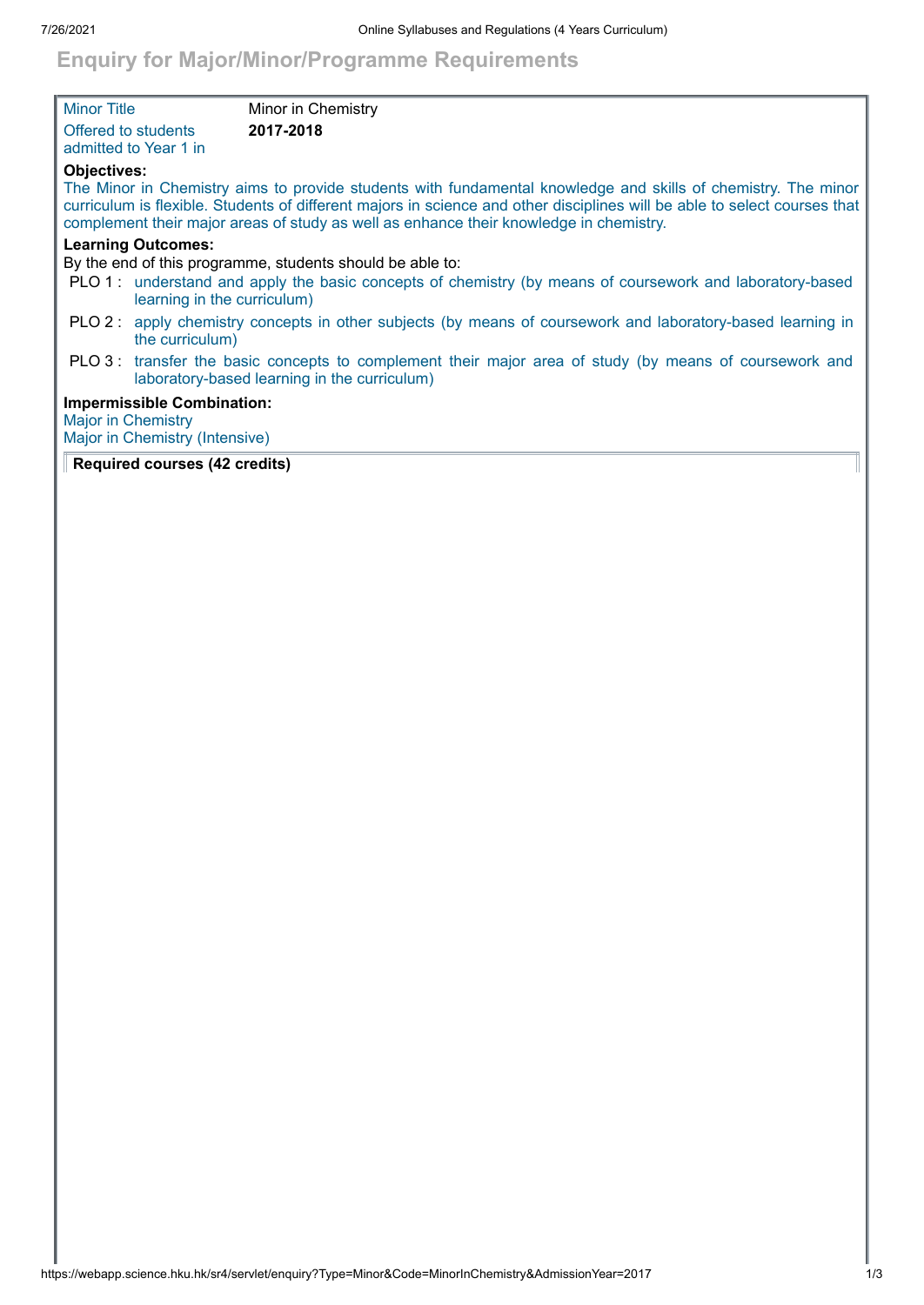| UTIME OVIDUSES and Regulations (4 Tears Curriculum)<br>1. Introductory level courses (24 credits) |                                                                          |                         |  |  |  |
|---------------------------------------------------------------------------------------------------|--------------------------------------------------------------------------|-------------------------|--|--|--|
| <b>Disciplinary Core Courses (12 credits)</b>                                                     |                                                                          |                         |  |  |  |
| <b>CHEM1042</b>                                                                                   | General chemistry I (6)                                                  |                         |  |  |  |
| <b>CHEM1043</b>                                                                                   | General chemistry II (6)                                                 |                         |  |  |  |
| <b>Disciplinary Electives (12 credits)</b>                                                        |                                                                          |                         |  |  |  |
|                                                                                                   | At least 12 credits selected from the following courses:                 |                         |  |  |  |
| <b>CHEM2241</b>                                                                                   | Analytical chemistry I (6)                                               |                         |  |  |  |
| <b>CHEM2341</b>                                                                                   | Inorganic chemistry I (6)                                                |                         |  |  |  |
| <b>CHEM2441</b>                                                                                   | Organic chemistry I (6)                                                  | CHEM2441 and CHEM2442   |  |  |  |
|                                                                                                   |                                                                          | are mutually exclusive. |  |  |  |
| <b>CHEM2442</b>                                                                                   | Fundamentals of organic chemistry (6)                                    | CHEM2441 and CHEM2442   |  |  |  |
|                                                                                                   |                                                                          | are mutually exclusive. |  |  |  |
| <b>CHEM2541</b>                                                                                   | Introductory physical chemistry (6)                                      |                         |  |  |  |
|                                                                                                   | 2. Advanced level courses (18 credits)                                   |                         |  |  |  |
| <b>Disciplinary Electives (18 credits)</b>                                                        |                                                                          |                         |  |  |  |
| At least 18 credits of advanced level Chemistry courses (CHEM3XXX or CHEM4XXX level), subject to  |                                                                          |                         |  |  |  |
| prerequisite requirements. The current course list includes courses in List A:                    |                                                                          |                         |  |  |  |
| List A<br><b>CHEM3141</b>                                                                         | Environmental chemistry (6)                                              |                         |  |  |  |
| <b>CHEM3142</b>                                                                                   | Chemical process industries and analysis (6)                             |                         |  |  |  |
| <b>CHEM3143</b>                                                                                   | Introduction to materials chemistry (6)                                  |                         |  |  |  |
| <b>CHEM3146</b>                                                                                   | Principles and applications of spectroscopic and                         |                         |  |  |  |
|                                                                                                   | analytical techniques (6)                                                |                         |  |  |  |
| <b>CHEM3241</b>                                                                                   | Analytical chemistry II: chemical instrumentation (6)                    |                         |  |  |  |
| <b>CHEM3242</b>                                                                                   | Food and water analysis (6)                                              |                         |  |  |  |
| <b>CHEM3243</b>                                                                                   | Introductory instrumental chemical analysis (6)                          |                         |  |  |  |
| <b>CHEM3244</b>                                                                                   | Analytical techniques for pharmacy students (6)                          |                         |  |  |  |
| CHEM3341                                                                                          | Inorganic chemistry II (6)                                               |                         |  |  |  |
| CHEM3342                                                                                          | Bioinorganic chemistry (6)                                               |                         |  |  |  |
| <b>CHEM3441</b>                                                                                   | Organic chemistry II (6)                                                 |                         |  |  |  |
| <b>CHEM3442</b>                                                                                   | Organic chemistry of biomolecules (6)                                    |                         |  |  |  |
| <b>CHEM3443</b>                                                                                   | Organic chemistry laboratory (6)                                         |                         |  |  |  |
| <b>CHEM3445</b>                                                                                   | Integrated laboratory (6)                                                |                         |  |  |  |
| <b>CHEM3541</b>                                                                                   | Physical chemistry: Introduction to quantum chemistry                    |                         |  |  |  |
|                                                                                                   | (6)                                                                      |                         |  |  |  |
| <b>CHEM3542</b>                                                                                   | Physical chemistry: statistical thermodynamics and                       |                         |  |  |  |
|                                                                                                   | kinetics theory (6)                                                      |                         |  |  |  |
| <b>CHEM3999</b>                                                                                   | Directed studies in chemistry (6)                                        |                         |  |  |  |
| <b>CHEM4142</b>                                                                                   | Symmetry, group theory and applications (6)                              |                         |  |  |  |
| <b>CHEM4143</b>                                                                                   | Interfacial science and technology (6)                                   |                         |  |  |  |
| <b>CHEM4144</b>                                                                                   | Advanced materials (6)                                                   |                         |  |  |  |
| <b>CHEM4145</b>                                                                                   | Medicinal chemistry (6)                                                  |                         |  |  |  |
| <b>CHEM4147</b><br><b>CHEM4148</b>                                                                | Supramolecular chemistry (6)<br>Frontiers in Modern Chemical Science (6) |                         |  |  |  |
| <b>CHEM4241</b>                                                                                   | Modern chemical instrumentation and applications (6)                     |                         |  |  |  |
| <b>CHEM4242</b>                                                                                   | Analytical chemistry (6)                                                 |                         |  |  |  |
| <b>CHEM4341</b>                                                                                   | Advanced inorganic chemistry (6)                                         |                         |  |  |  |
| <b>CHEM4342</b>                                                                                   | Organometallic chemistry (6)                                             |                         |  |  |  |
| <b>CHEM4441</b>                                                                                   | Advanced organic chemistry (6)                                           |                         |  |  |  |
| <b>CHEM4443</b>                                                                                   | Integrated organic synthesis (6)                                         |                         |  |  |  |
| <b>CHEM4444</b>                                                                                   | Chemical biology (6)                                                     |                         |  |  |  |
| <b>CHEM4542</b>                                                                                   | Computational chemistry (6)                                              |                         |  |  |  |
| <b>CHEM4543</b>                                                                                   | Advanced physical chemistry (6)                                          |                         |  |  |  |
| <b>CHEM4544</b>                                                                                   | Electrochemical science and technology (6)                               |                         |  |  |  |
| <b>CHEM4910</b>                                                                                   | Chemistry literacy and research (6)                                      |                         |  |  |  |
| <b>CHEM4911</b>                                                                                   | Capstone experience for chemistry undergraduates:                        |                         |  |  |  |
|                                                                                                   | HKUtopia (6)                                                             |                         |  |  |  |
| <b>CHEM4966</b>                                                                                   | Chemistry internship (6)                                                 |                         |  |  |  |
| <b>CHEM4999</b>                                                                                   | Chemistry project (12)                                                   |                         |  |  |  |
|                                                                                                   |                                                                          |                         |  |  |  |

## **Notes:**

1. Double counting of credits is not permissible for major-minor or double-minors combinations. For a course appears as a core course ("disciplinary core") in the major-minor or double-minors, students have to make up the credits by taking replacement course in the minor. For details, please refer to "Students taking double Majors, Major-Minor or double Minors with overlapping course requirements" in the BSc syllabuses.

2. Students must have level 3 or above in HKDSE Chemistry or equivalent to take this major. Students who do not fuifill this requirement are advised to take CHEM1041 Foundations of chemistry.